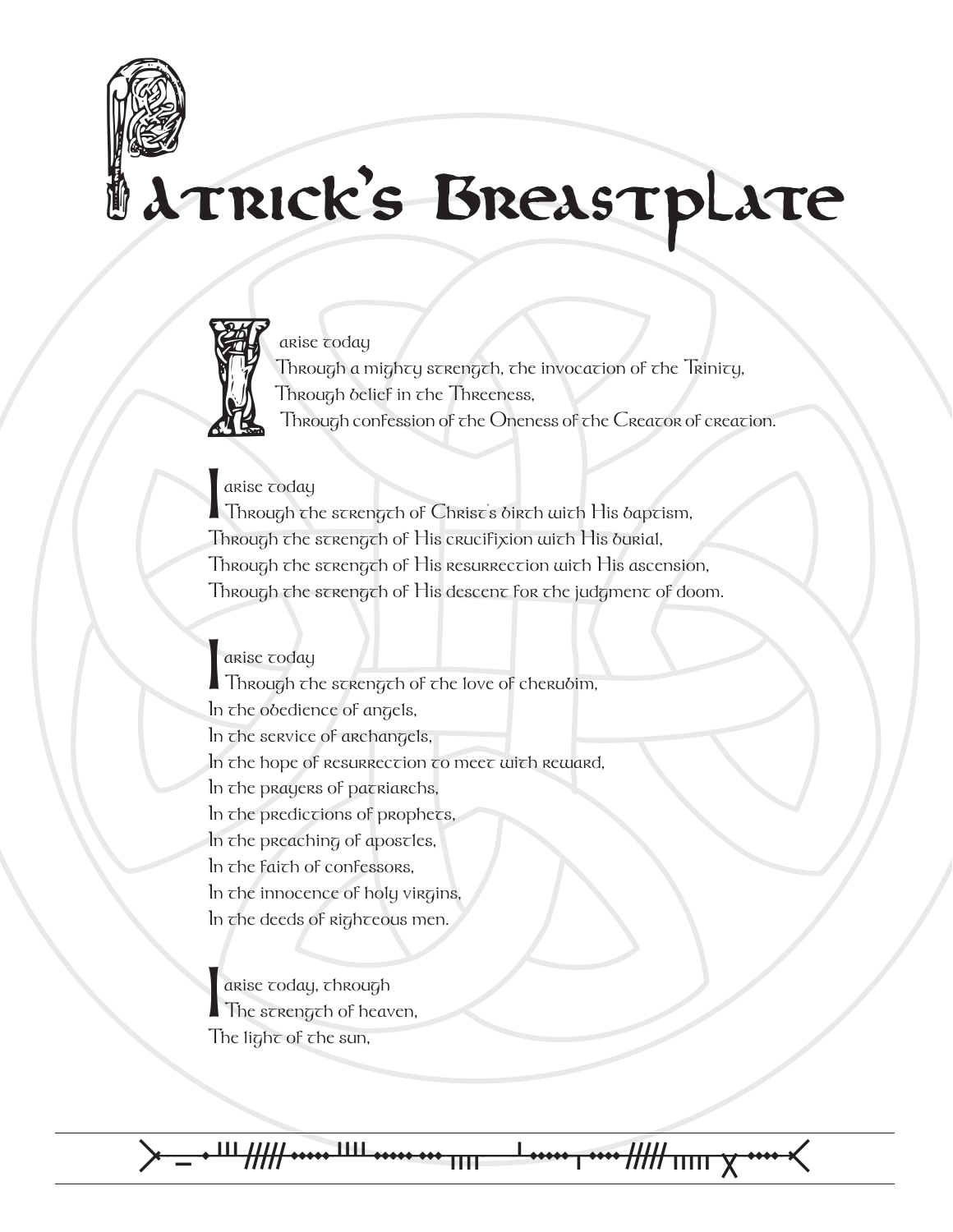The radiance of the moon, The splendor of fire, The speed of lightning, The swiftness of wind, The depch of che sea, The stability of the earth, The firmness of rock.

arise <del>coday, chrough</del><br>God's screngch co piloc me, God's might to uphold me, God's wisdom to guide me, God's eye to look before me, God's ear to hear me, God's word to speak for me, God's hand to guard me, God's shield to protect me, God's host to save me From snares of devils, From cempcacion of vices, From everyone who shall wish me ill, afar and near.

I summon today All these powers between me and those evils,  $\Lambda$ gains $\tau$  every cruel and merciless power that may oppose my body and soul,  $\Lambda$ gainst incantations of false prophets, Against black laws of pagandom,  $\Lambda$ gainst false laws of heretics, Against craft of idolatry,  $\Lambda$ gainst spells of witches and smiths and wizards, Against every knowledge that corrupts man's body and soul;